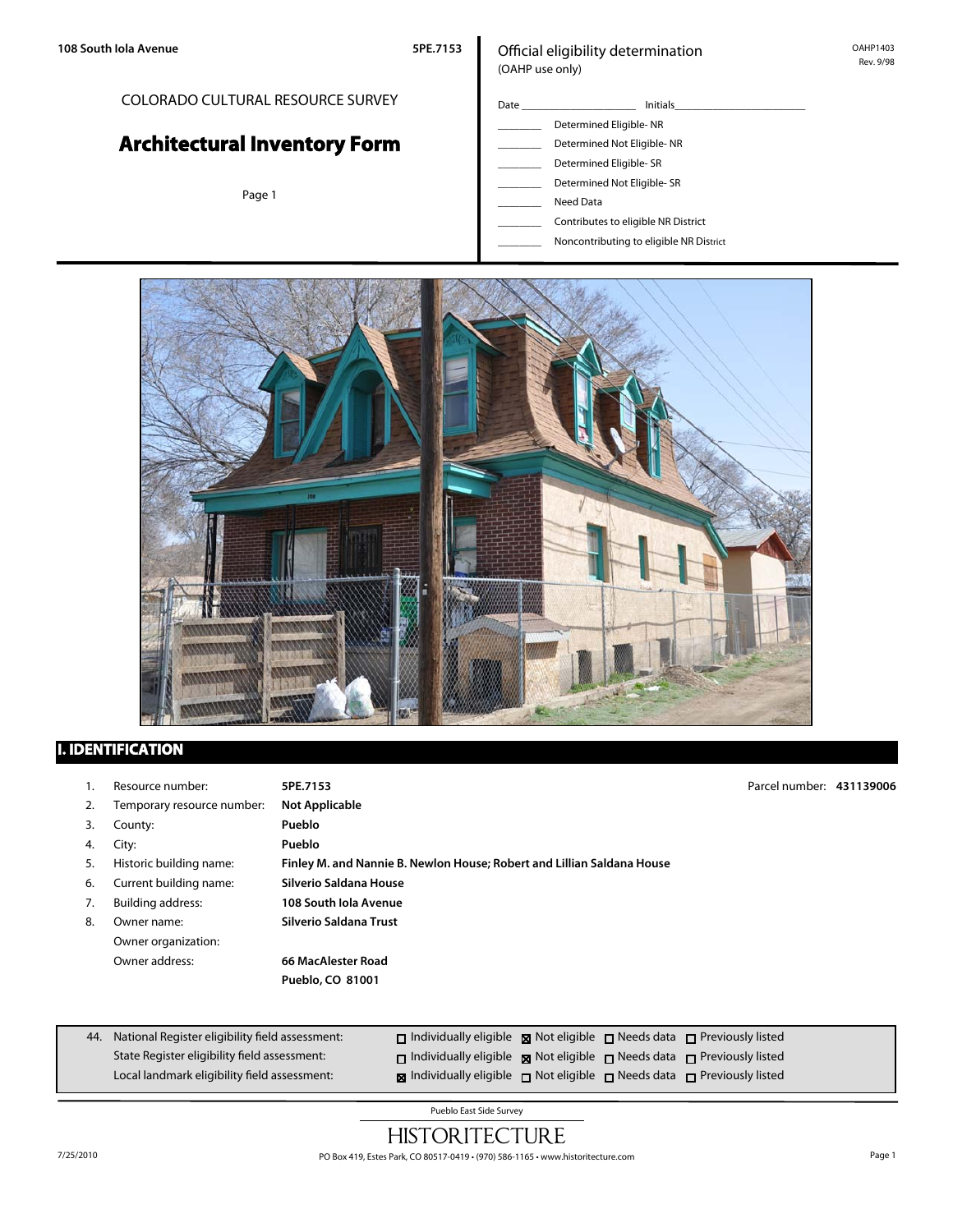Page 2

#### **II. GEOGRAPHIC INFORMATION**

- 9. P.M.: **6th** Township: **20S** Range: **64W SW** 1/4 **NW** 1/4 **SE** 1/4 **NE** 1/4 of section **31** Grid aligned on **northwest** corner of section.
- 10. UTM Reference Zone: **13** Easting: **535114** Northing: **4236020**
- 11. USGS quad name: **Northeast Pueblo** Scale: **7.5** Year: **1961 (Photorevised 1970 and 1974)**
- 12. Lot(s): **Lots 11 though 14; Block 15** Addition: **Mattice's Addition** Year of addition: **1888**
- 13. Boundary description and justification: **The boundary, as described above, contains but does not exceed the land historically associated with this property.**

**n** Metes and bounds exist

#### **III. ARCHITECTURAL DESCRIPTION**

- 14. Building Plan (footprint, shape): **Rectangular Plan** Other building plan descriptions:
- 15. Dimensions in feet: **696 square feet (first-floor area)**
- 16: Number of stories: **2**
- 17: Primary external wall material(s): **Stucco Brick** Other wall materials:

- 18: Roof configuration: **Mansard Roof** Other roof configuration:
- 19: Primary external roof material: **Asphalt Roof** Other roof materials:

20: Special features: **Fence Porch Roof Treatment/Dormer**

21: General architectural description:

**Oriented to the west, this house rests on a brown-painted concrete foundation. A narrow, concrete-lined stairwell descends from east to west along the south elevation, providing access to a basement doorway. The doorway hosts a wood door. Tan stucco clads the exterior walls, except for the front (west) elevation, which has a red, raked-brick veneer. Windows are generally 1-over-1-light, double-hung sash, with blue-painted wood frames. Those opening in stuccoed portions of the house reveal that they replaced much taller windows, with rock-faced stone sills. Similar windows open in the gabled (pedimented) dormers protruding from all four sides of the mansard roof. At the center of the roof's front (westfacing) slope is a large pediment over a round-arch recess. This recess hosts paired, single-light casement windows. Dominating the northern end of the otherwise symmetrical façade is a single-light picture windows. A window opening in the west end of the north elevation has been boarded shut and hosts an evaporative cooler. The opposite end of the same elevation has a tripartite window of three, single-light sections. It has brown,**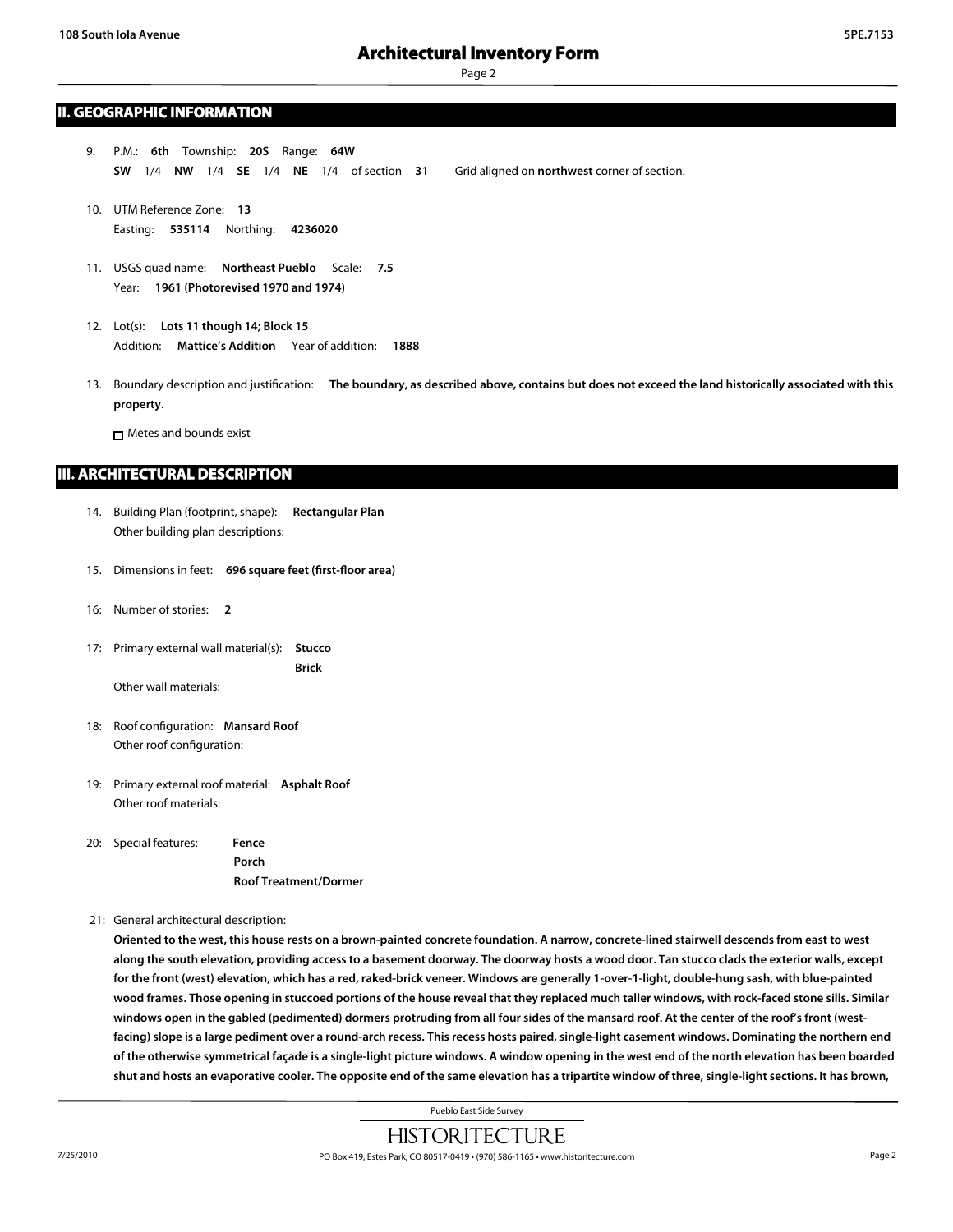Page 3

**aluminum frames. Another window opening at the eastern end of the south elevation has been boarded shut. The principal doorway opens in the center of the façade. It hosts a wood door opening behind a black, aluminum-frame storm door. The doorway provides access to a shallow, hipped-roof porch, with flared eaves. The porch has a concrete floor and wrought-iron supports. Four concrete steps, flanked by wrought-iron railings, approach the center of the porch. A secondary doorway opens in east elevation of a small, shed-roofed addition protruding from the southern half of the rear (east) elevation. It host a white-painted, 3-panel, single-light wood door, opening behind an aluminum-frame storm door. The doorway provides access to an unsheltered wood deck, with steps descending to the north. A third doorway opens in the second story, in the northern half of the rear elevation. Sheltering it is a gabled hood. The doorway provides access to an unsheltered second-story porch and a wood staircase descending to the east and north. Brown asphalt shingles cover the mansard main roof and all other roof surfaces. Blue-painted wood fascia and soffit box the eaves.**

22. Architectural style: **Late Victorian/Second Empire**

Other architectural style: Building type:

23. Landscape or special setting features:

**This property is located on terrain sloping downward from northeast to southwest, with an elevation of around 4,600 feet above mean sea level. The surrounding neighborhood consists of modest one- and two-story houses. This dwelling is situated on the northeast corner of South Iola Avenue and an east-west-oriented alley running between and parallel to East River and East First streets. The property actually extends all the way northward to East First Street. Planted-grass strips separate the concrete sidewalks from the streets. Covering much of the property is a planted-grass yard, with mature landscaping. Enclosing the parcel is a chain-link fence.**

24. Associated building, features or objects:

#### **Garage**

**A large garage or shop is located east of the house, along the eastern edge of the property. Oriented to the north, the building rests on a concrete foundation. The walls consist of tan-painted concrete blocks. Covering the gables is red-painted, vertical wood siding. Opening in the western half of the front (north) façade is a tall, white-painted, steel, overhead-retractable garage door. At the north end of the west elevation opens a white-painted slab door. Windows open high in the west elevation. They are 1-beside-1-light, sliding-sash, with aluminum-frames and redpainted wood surrounds. Gray asphalt shingles cover the front-gabled roof. Red-painted wood soffit and fascia box the eaves.**

### **IV. ARCHITECTURAL HISTORY**

25. Date of Construction: **1893** Source of Information: **Pueblo City Directory. Pueblo, Co.; Salt Lake City; Kansas City, Mo.; and others: R.L. Polk & Co., consulted 1886 through 2003.** Actual **Ex** Estimate

**Sanborn Fire Insurance Maps (for Pueblo, Colorado). New York: Sanborn Map and Publishing Co., 1883, 1886, 1889, 1893, 1904-05, 1904-51, and 1904-52.**

- 26. Architect: **Unknown** Source of Information:
- 27. Builder: **Unknown** Source of Information:
- 28. Original Owner: **Finley M. and Nannie B. Newlon**

Source of Information: **Pueblo City Directory. Pueblo, Co.; Salt Lake City; Kansas City, Mo.; and others: R.L. Polk & Co., consulted 1886 through 2003.**

29. Construction history:

**According to Pueblo County tax assessor records, this house was constructed in 1900. Yet it is depicted on an 1893 Sanborn map and the address appears in city directories the same year, indicating that it was built in or prior to 1893. An analysis of the architectural style, building materials, and other historical records corroborates a circa 1893 date of construction. Most of the modifications appear to date to the 1960s, when the**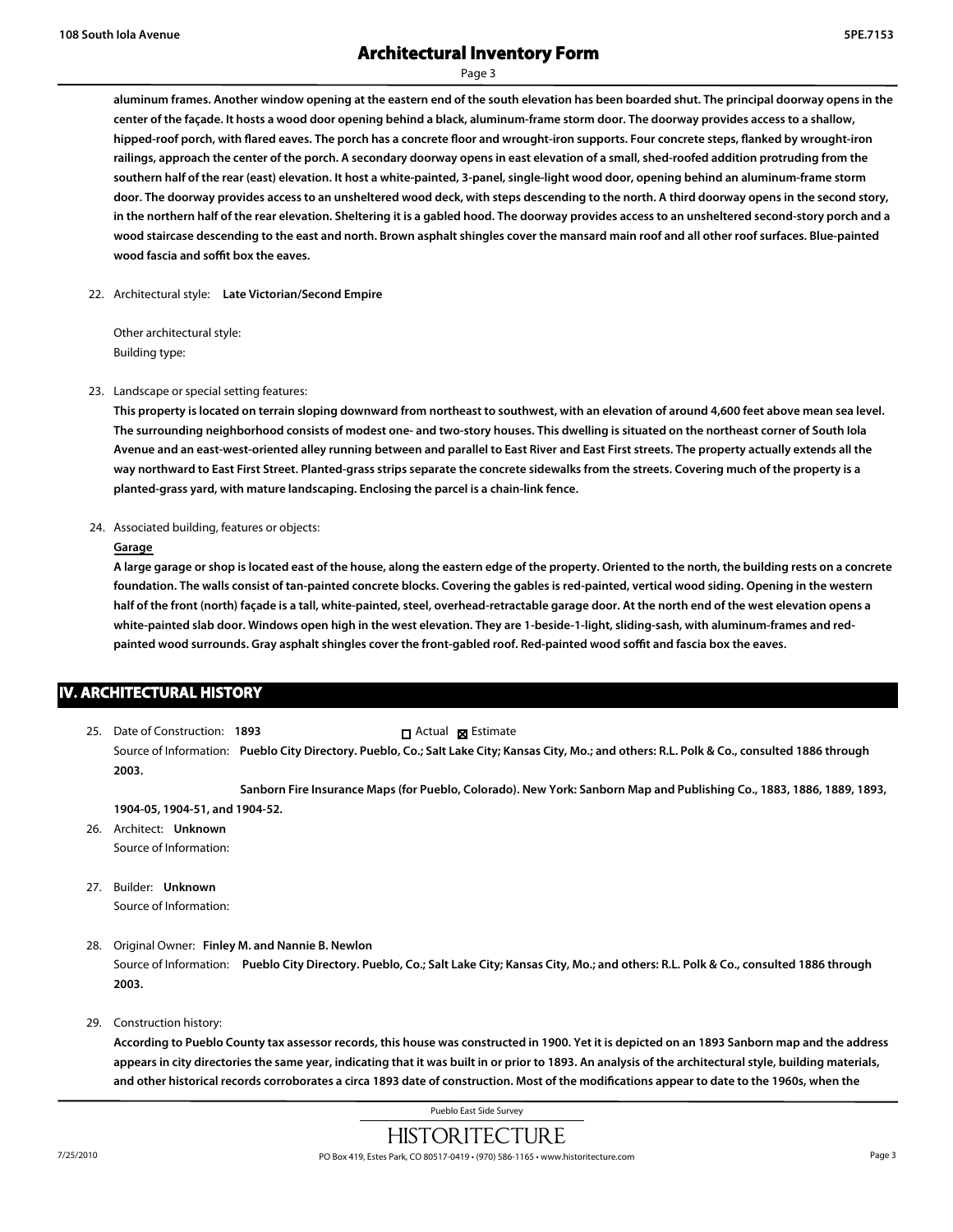Page 4

**building received stucco exterior walls cladding, a replaced porch, and new windows.**

30. Location: **Original Location** Date of move(s): **Not Applicable**

#### **V. HISTORICAL ASSOCIATIONS**

- 31. Original use(s): **Domestic/Single Dwelling**
- 32. Intermediate uses(s): **Domestic/Single Dwelling**
- 33. Current uses(s): **Domestic/Multiple Dwelling**
- 34. Site type(s): **Residence**
- 35. Historical background:

**The original owners and residents of this house, built prior to 1893, were Finley M. and Nannie B. Newlon. Both were born in Pennsylvania; Finley in February 1845 and Nannie in July 1849. The couple married circa 1869 and had five children: E., W.B., Robert, Mabel, and Lillian Newlon. Finley Newlon operated a hay and feed store. He died on December 11, 1922.**

**In 1904 Urie and Maggie Rhodes resided in the house. Urie was born in July 1855 in Illinois while Maggie was born in April 1866 in Missouri. They married around 1881 and had two daughters: Della and Ollie. Urie worked in a grocery store.** 

**By 1919, Edson M. and Roxanna D. "Roxie" Kirkbride resided in the house. Edson was born around 1856 in Ohio and Roxie was born circa 1859 in Iowa. The couple had three children: Otis E., Estella, and Hazel L. Kirkbride. Edson Kirkbride appears to have operated a truck farm, growing seasonal produce.**

**The residents of the house in 1925 were Willard O. and Nellie M. Harbaugh. They were both born in Kansas, Willard around 1880 and Nellie on April 29, 1882. The couple had four children: Wesley, Minnie, Goldie, and Ida Harbaugh. Willard Harbaugh was a streetcar conductor. He died on November 5, 1960; Nellie died on March 31, 1969.**

**William H. Spears lived at this address in 1930. William Spears was born around 1885 in Ohio and had three children: Lenore, Madison, and Wilma. He was a foreman of the Pueblo Stockyards, located along the southern edge of the East Side Neighborhood. William's second wife was Anna S. Spears. They were married on December 19, 1936, in Pueblo. William died on January 13, 1971.**

**By 1940 Earl C. and Ethel Langley were the residents of this house. Earl Langley was born around 1860 in Indiana; Ethel was born circa 1872 in Illinois. The couple married on August 10, 1890, in Pueblo, and had thirteen children: Earl C., Alice, Betty, Frances, Opal, Edwin, Zelma, David, Lola, Mabel, Albert, Hattie, and Madge Langley. The elder Earl Langley was an employee of the Rail Mill Finishing Department at the Colorado Fuel & Iron Company's Minnequa Works. He died on February 25, 1957. In addition to the Langleys , Charles G. Walliser also lived here in 1945. He was born on December 11, 1927, in Iowa. He had a son, Max E. Walliser. Charles Walliser was a longtime employee of the Union Pacific Railroad, but while living here he was a watchman at the Pueblo Stockyards. Charles lived here until his death on November 4, 1953.**

**Around 1955 Robert and Lillian Saldana purchased this property and resided in the house. Robert Saldana was a mechanic at the Pueblo Ordnance Depot. The property then transferred to Silverio Saldana, subsequently alternating between Soledad Sosa and Silverio Saldana several times until 1991, when Silverio Saldana sold the house to Tencha Friedenberg. Several years later, in 2006, Silverio Saldana reacquired the property. In 2009 he transferred the property into the Silverio Saldana Trust, where it remains. At the time of this survey, the house contained two apartments, one on each story.**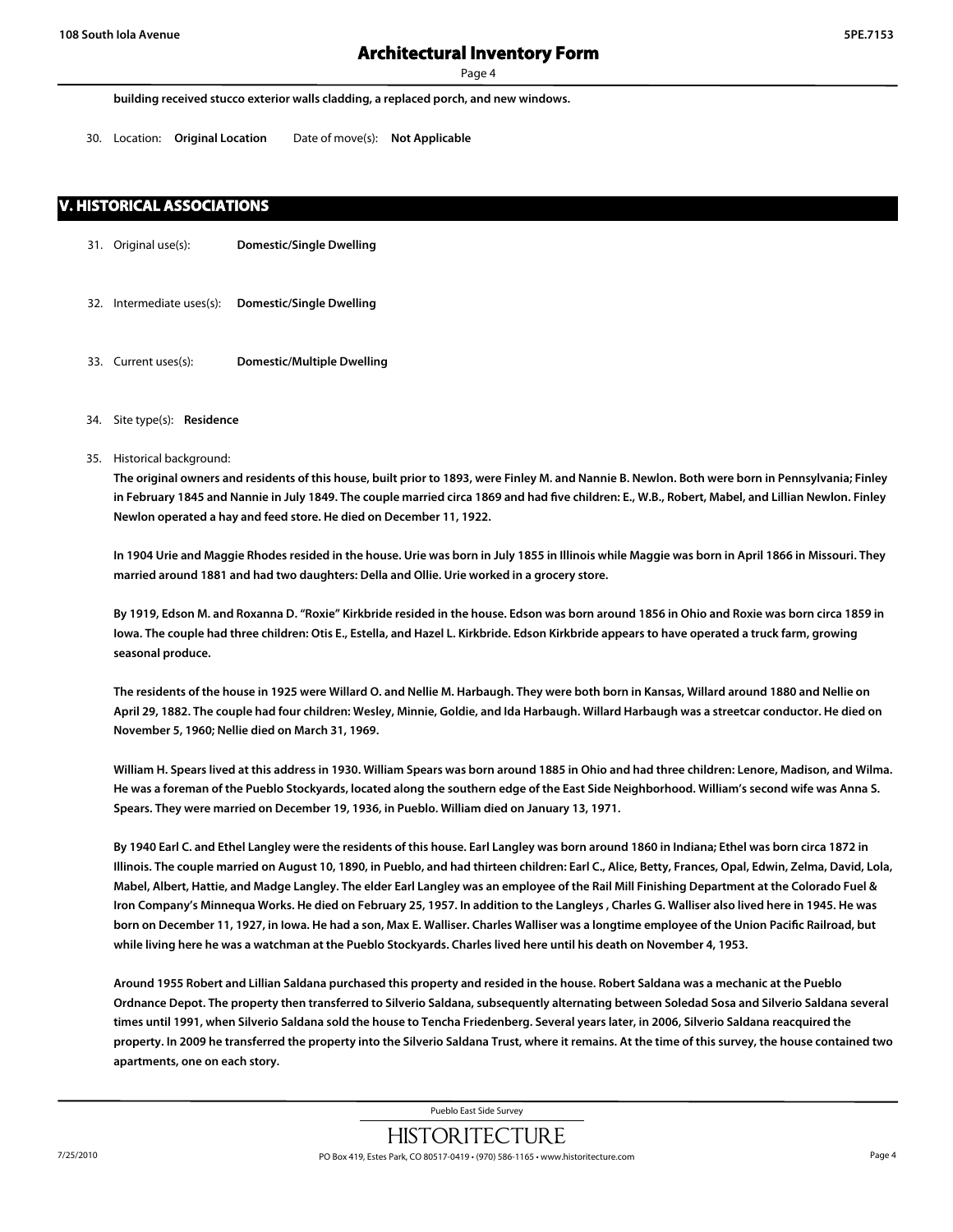Page 5

#### 36. Sources of information:

**Pueblo County Office of Tax Assessor. Property information card. [internet] Pueblo City Directory. Pueblo, Co.; Salt Lake City; Kansas City, Mo.; and others: R.L. Polk & Co., consulted 1886 through 2003. Sanborn Fire Insurance Maps (for Pueblo, Colorado). New York: Sanborn Map and Publishing Co., 1883, 1886, 1889, 1893, 1904-05, 1904-51, and 1904-52. Colorado Marriages, 1858-1939. Denver: Colorado Genealogical Society, 2004, CD-ROM. Denver Public Library. U.S. Census of 1900. Ward 3, Pueblo, Pueblo County, Colorado. Sheet 2B. "Finley M. Newlon" [obituary].** *Pueblo Chieftain,* **12 December 1922, p. 3.**

**U.S. Census of 1920. Precinct 22, Pueblo, Pueblo County, Colorado. Sheet 4A. U.S. Census of 1920. Precinct 15, Pueblo, Pueblo County, Colorado. Sheet 7B. "Harbaugh (Willard O.)" [obituary].** *Pueblo Star-Journal and Sunday Chieftain,* **6 November 1960, p. 5B.**

**"Harbaugh (Nellie May)" [obituary].** *Pueblo Chieftain,* **4 April 1969, p. 3B.**

**U.S. Census of 1930. Precinct 16, Pueblo, Pueblo County, Colorado. Sheet 1A.**

**"Spears (William H.)" [obituary].** *Pueblo Chieftain,* **14 January 1971, p. 3B.**

**U.S. Census of 1910. Precinct 3, Pueblo, Pueblo County, Colorado. Sheet 12A.**

**"Langley (Earl Cecil)" [obituary].** *Pueblo Chieftain,* **26 February 1957, p. 6.**

**U.S. Census of 1920. Precinct 16, Pueblo, Pueblo County, Colorado. Sheet 7A.**

**World War I Draft Registration Card for Charles Gilbert Walliser.**

**"Walliser (Charles Gilbert)" [obituary].** *Pueblo Chieftain,* **5 November 1953, p. 10.**

### **VI. SIGNIFICANCE**

- 37. Local landmark designation:  $\Box$  Yes  $\boxtimes$  No Designation authority: Date of designation:
- 38. Applicable National Register criteria:
	- $\boxtimes$  A. Associated with events that have made a significant contribution to the broad patterns of our history.
	- $\Box$  B. Associated with the lives of persons significant in our past.
	- $\boxtimes$  C. Embodies the distinctive characteristics of a type, period, or method of construction, or that represent the work of a master, or that possess high artistic values, or that represent a significant and distinguishable entity whose components may lack individual distinction.
	- $\Box$  D. Has yielded, or may be likely to yield, information important in prehistory or history.
	- $\Box$  Qualifies under Criteria Considerations A through G (see manual).
	- $\square$  Does not meet any of the above National Register criteria.

Applicable Colorado State Register criteria:

- $\boxtimes$  A. Associated with events that have made a significant contribution to history.
- $\Box$  B. Connected with persons significant in history.
- $\boxtimes$  C. Has distinctive characteristics of a type, period, method of construction or artisan.
- $\Box$  D. Is of geographic importance.
- $\Box$  E. Contains the possibility of important discoveries related to prehistory or history.
- $\Box$  Does not meet any of the above Colorado State Register criteria.

Applicable City of Pueblo landmark criteria:

- $\boxtimes$  1a. History: Have direct association with the historical development of the city, state, or nation; or
- $\Box$  1b. History: Be the site of a significant historic event; or
- $\Box$  1c. History: Have direct and substantial association with a person or group of persons who had influence on society.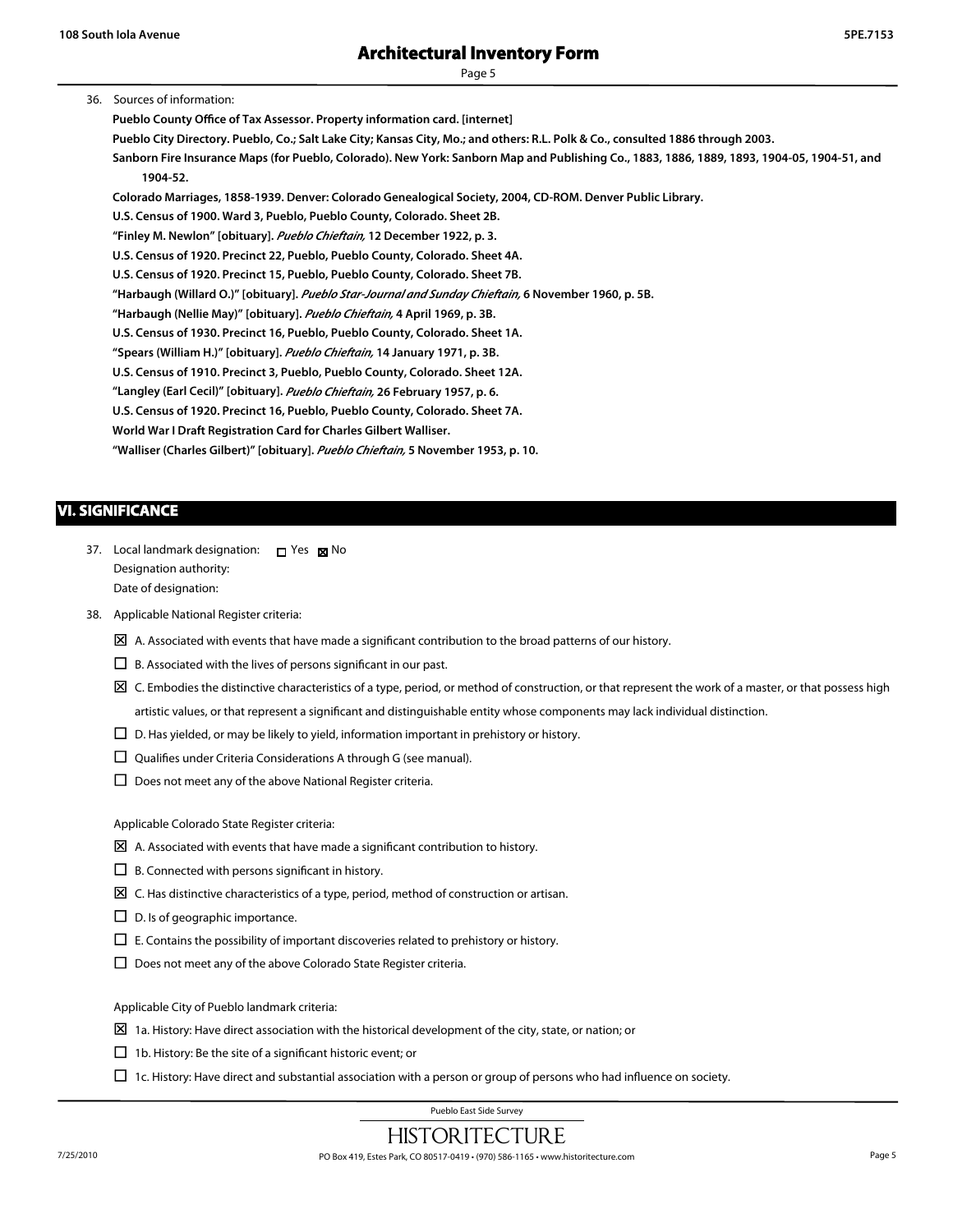Page 6

- $\boxtimes$  2a. Architecture: Embody distinguishing characteristics of an architectural style or type; or
- $\Box$  2b. Architecture: Be a significant example of the work of a recognized architect or master builder, or
- $\Box$  2c. Architecture: Contain elements of architectural design, engineering, materials, craftsmanship, or artistic merit which represent a significant or influential innovation;
- $\Box$  2d. Architecture: Portray the environment of a group of people or physical development of an area of the city in an era of history characterized by a distinctive architectural style.
- $\Box$  3a. Geography: Have a prominent location or be an established, familiar, and orienting visual feature of the contemporary city, or
- $\Box$  3b. Geography: Promote understanding and appreciation of Pueblo's environment by means of distinctive physical characteristics or rarity; or
- □ 3c. Geography: Make a special contribution to Pueblo's distinctive character.
- $\Box$  Does not meet any of the above City of Pueblo landmark criteria.

39. Areas of significance: **Architecture Social History**

40. Period(s) of Significance: **Architecture, ca. 1893; Social History, ca. 1893-1960**

41. Level of Significance: □ National □ State 図 Local □ Not Applicable

#### 42. Statement of Significance:

**This property is historically significant under Pueblo Landmark Criterion 1a for its association with the development of Pueblo's East Side Neighborhood, which was mainly home to the city's enormous working class. Residents of this house included a hay and feed store owner; a grocery store clerk; a farmer; a streetcar conductor; stockyard employees; and a steelworker. Many of the residents were associated with the neighborhood's largest employers, particularly the Colorado Fuel & Iron Company and the Pueblo Stockyards. As well, the house is architecturally significant under Pueblo Landmark Criterion 2a as example of the Second Empire style. Character-defining features include a mansard roof with pedimented windows. This style is somewhat rare in Pueblo, particularly on the East Side, and this house is the most intact Second Empire house in the neighborhood. While the levels of architectural and historical significance, combined with physical integrity, are not to the extent that this property could qualify for individual listing in the National Register of Historic Places or the Colorado State Register of Historic Properties, it could be eligible as a City of Pueblo Landmark.**

43. Assessment of historic physical integrity related to significance:

**Constructed around or prior to 1893, this house exhibits a moderate level of physical integrity relative to the seven aspects of integrity as defined by the National Park Service and the Colorado Historical Society: location, setting, design, materials, workmanship, feeling, and association. The installation of new wall cladding, the replacement of windows, and the reconstruction of the porch concealed or removed numerous characterdefining features. Yet the most important character-defining features of this style, the mansard roof with pedimented windows, remain intact. This building retains sufficient physical integrity to convey its historical and architectural significance.**

#### **VII. NATIONAL REGISTER ELIGIBILITY ASSESSMENT**

44. National Register eligibility field assessment: State Register eligibility field assessment: Local landmark eligibility field assessment:

| $\Box$ Individually eligible $\Box$ Not eligible $\Box$ Needs data $\Box$ Previously listed      |  |  |
|--------------------------------------------------------------------------------------------------|--|--|
| $\Box$ Individually eligible $\Box$ Not eligible $\Box$ Needs data $\Box$ Previously listed      |  |  |
| $\boxtimes$ Individually eligible $\Box$ Not eligible $\Box$ Needs data $\Box$ Previously listed |  |  |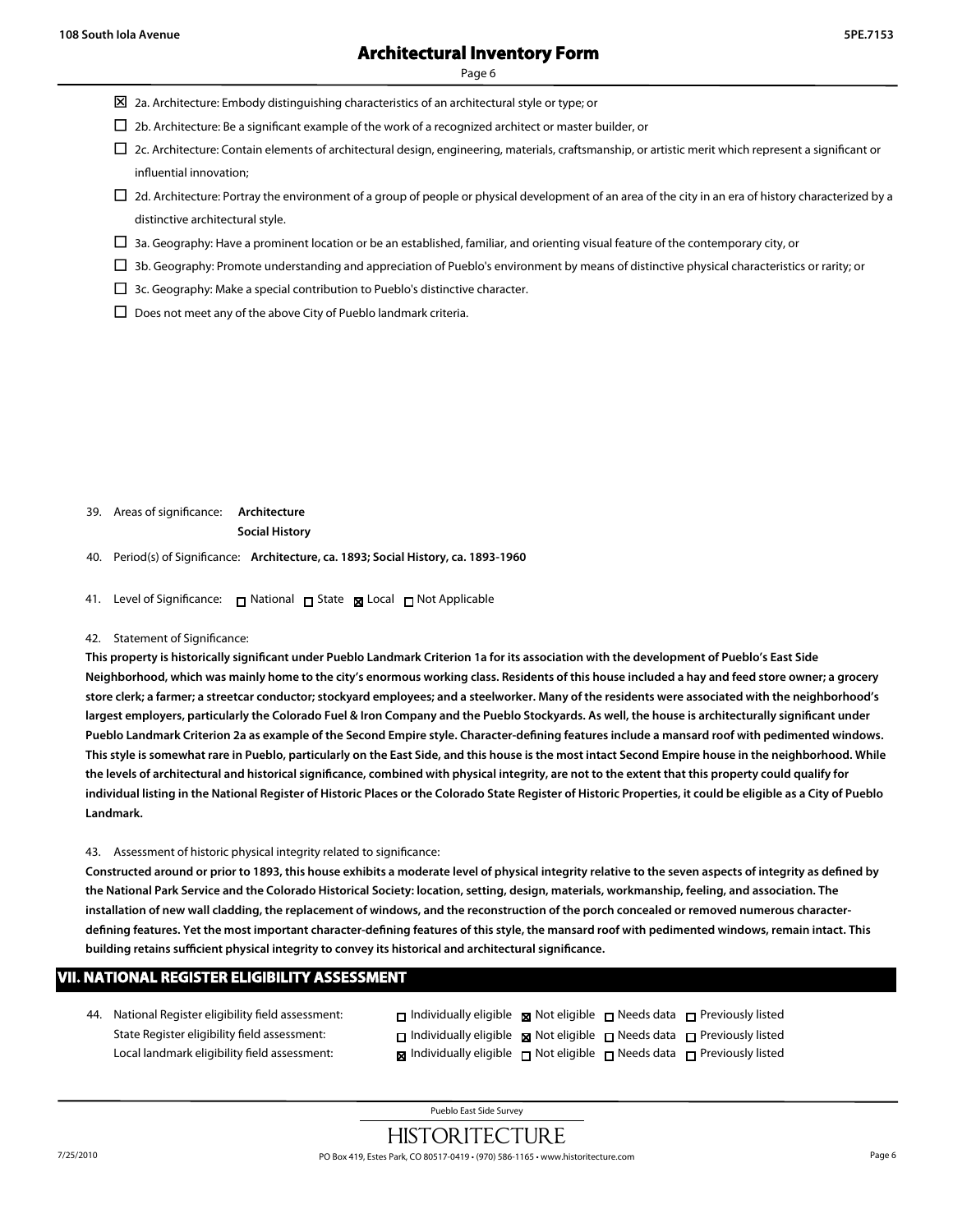$\overline{\phantom{0}}$ 

# **Architectural Inventory Form**

Page 7

| 45.                                | Is there National Register district potential:                                                                  | T Yes ⊓ No ⊠ Needs Data<br>Discuss: This inventory was conducted as an intensive-level selective survey and therefore lacks the continuity of resource data necessary to<br>recommend the creation of an historic district. However, while not individually eligible, this property has the potential to contribute to |  |  |  |  |
|------------------------------------|-----------------------------------------------------------------------------------------------------------------|------------------------------------------------------------------------------------------------------------------------------------------------------------------------------------------------------------------------------------------------------------------------------------------------------------------------|--|--|--|--|
|                                    | a historic district and should be considered as part of any future research on district potential in this area. |                                                                                                                                                                                                                                                                                                                        |  |  |  |  |
|                                    |                                                                                                                 | If there is National Register district potential, is this building contributing:<br>$\boxtimes$ Yes $\Box$ No $\Box$ N/A                                                                                                                                                                                               |  |  |  |  |
| 46.                                |                                                                                                                 | If the building is in existing National Register district, is it contributing:<br>$\Box$ Yes $\Box$ No $\boxtimes$ N/A                                                                                                                                                                                                 |  |  |  |  |
| <b>VIII. RECORDING INFORMATION</b> |                                                                                                                 |                                                                                                                                                                                                                                                                                                                        |  |  |  |  |
| 47.                                | Digital photograph file name(s):<br>Digital photographs filed at:                                               | iolaaves0108 - 1.tif to iolaaves0108 - 6.tif<br>Robert Hoag Rawlings Public Library<br>100 E Abriendo Ave<br>Pueblo, CO 81004-4290                                                                                                                                                                                     |  |  |  |  |
| 48.                                | Report title:                                                                                                   | Pueblo East Side Neighborhood Architectural and Historical Selective Inventory                                                                                                                                                                                                                                         |  |  |  |  |
| 49.                                | Date(s):                                                                                                        | 3/26/2010                                                                                                                                                                                                                                                                                                              |  |  |  |  |
| 50:                                | Recorder(s):                                                                                                    | <b>Adam Thomas and Jeffrey DeHerrera</b>                                                                                                                                                                                                                                                                               |  |  |  |  |
| 51:                                | Organization:                                                                                                   | Historitecture, LLC                                                                                                                                                                                                                                                                                                    |  |  |  |  |
| 52:                                | Address:                                                                                                        | <b>PO Box 419</b><br>Estes Park, CO 80517-0419                                                                                                                                                                                                                                                                         |  |  |  |  |

53: Phone number(s): **(970) 586-1165**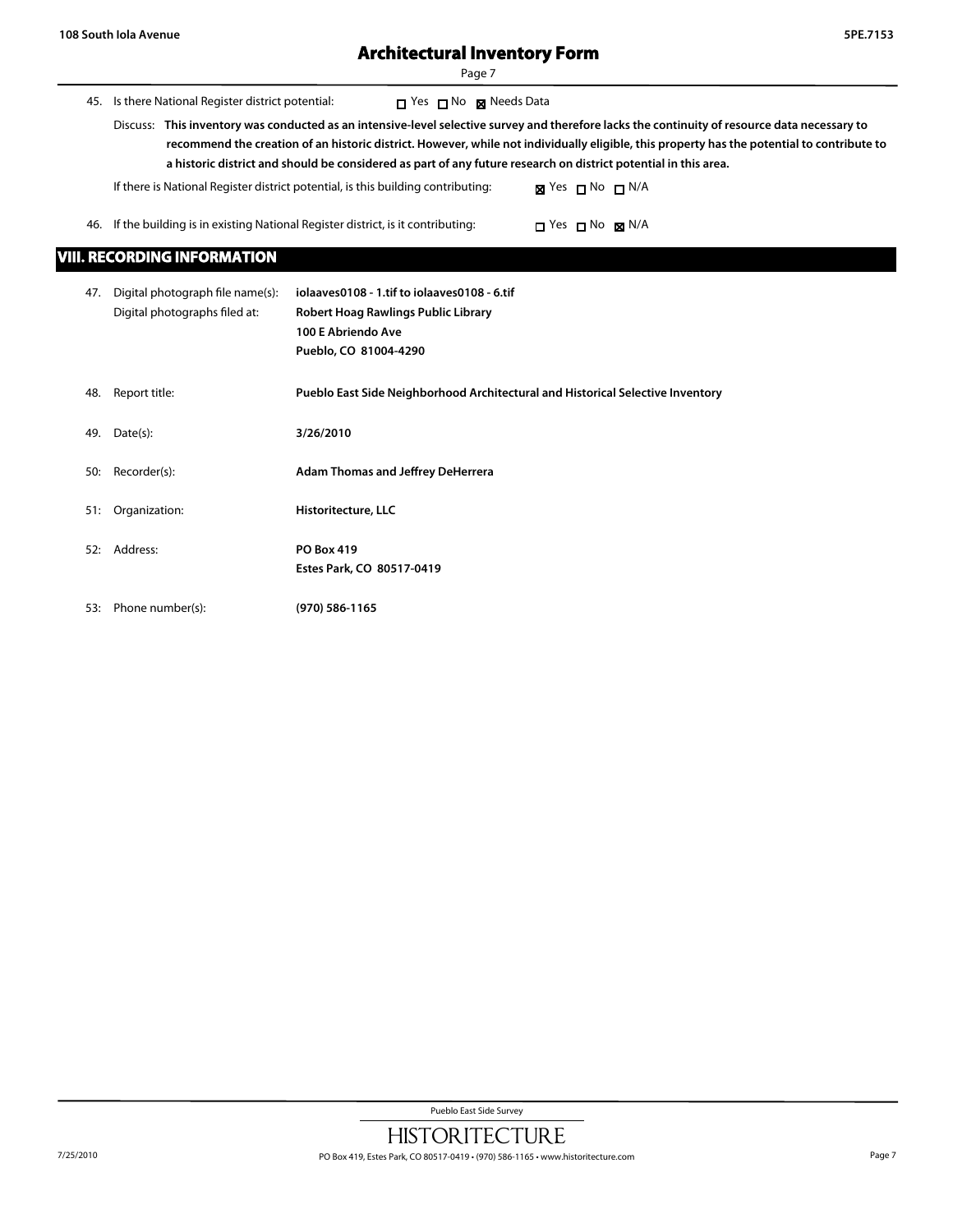Page 8

**SKETCH MAP**